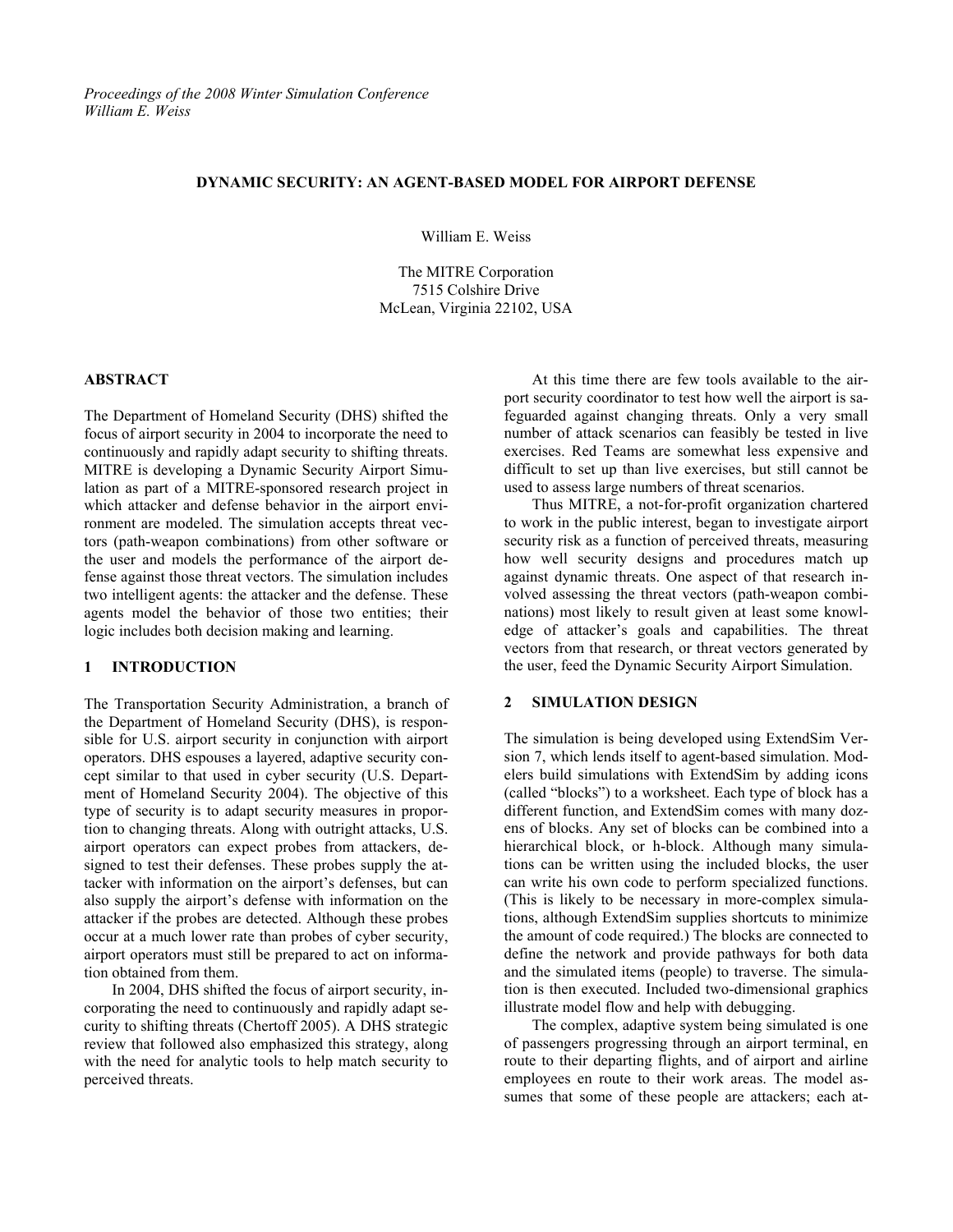### *Weiss*

tacker's decisions and actions are modeled via an attacker agent, while the airport's defense decisions and actions are modeled via a defense agent. The operation of the model also assumes that the defense obtains and acts on information about people as they progress through the simulation.

The simulation's primary process is the series of encounters an attacker has with the sensors and barriers established in the simulated airport by the defense. The attacker reacts to them and his actions are modified as a result. The defense, in turn, reacts to the attacker's actions depending on the defense's rules of engagement and what its sensors detected.

The model includes many measures of the attackers' and defense's success. In the most basic sense, the attackers' success is measured by the number that reach the aircraft, while the defense's success is measured by the percentage of attackers apprehended. Other measures, such as the number attackers who turn away and do not pursue their intended path as a result of questioning, are also tracked, as are the locations within the airport at which attackers are detained.

### **3 DEFENSE**

The defense is composed of a network of sensors and barriers, coupled with logic for reacting to attacker attributes and actions.

#### **3.1 Defense Structure**

Each h-block depicted in Figure 1, such as Ticket Counter 2, contains the logic for the attacker-defense encounter that may occur at that location. This model is not designed to be a detailed simulation of passenger movements through the airport terminal; thus, only those aspects that relate to airport security are modeled in the defense structure.

# **3.2 Defense Agent**

For barriers, the logic for each defense agent is contained in the Barrier and Defense Action blocks, described in the Barrier section below. For sensors, the agent logic is in the Sensor and Defense Action blocks, shown in Figure 2.



Figure 1: Airport Defense Network Layout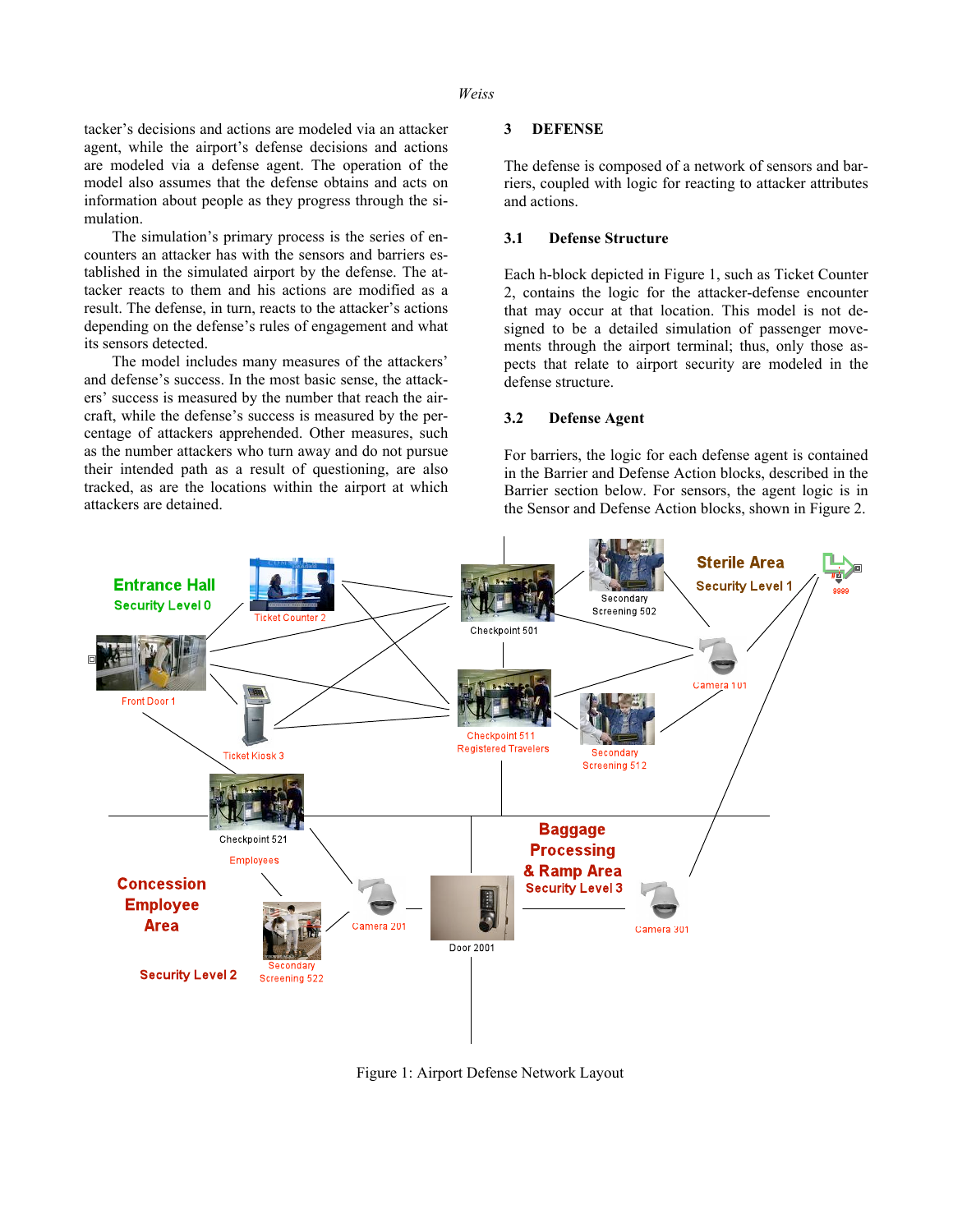# *Proceedings of the 2008 Winter Simulation Conference William E. Weiss*

The high-level logic for a sensor is shown in Figure 2, a ticket counter and typical sensor location. In this case the sensor is human observation in the form of an airline employee, a monitored video camera, or a security officer stationed near the counter.



Figure 2: Typical Sensor Layout

This sensor (human eyes) has a defined probability of detecting one of the following:

- Nothing
- Weapon type 1
- Weapon type 2
- Weapon type 3
- Suspicious behavior
- Person of interest

Each weapon type could be any kind of weapon specified by the user or even a characteristic of a person. For example, the human eyes at the ticket counter may notice that a passenger has symptoms of a possible contagion. If the existence of that condition is considered a "weapon" by the defense in the simulation, there is a probability that the passenger could be questioned by the defense.

Note that the identification of a weapon, person of interest, or behavior is separate from the actual existence of each (within the simulation). For example, a person could be mistakenly identified as possessing a weapon, as in real life.

### **3.3 Defense Decisions**

Once a person has been sensed by the defense, the defense decides what actions to take regarding that person. If one of the above "weapons" (each weapon type, suspicious behavior, and persons of interest are all treated as "weapons" by the model) is identified (rightly or wrongly), that information is passed on to the Defense Action block, where one of several actions is taken:

- No action
- Sensing immediately repeated (as in a person's second pass through the walk-through metal detector after removing additional articles)
- Secondary screening inserted into path (essentially, hand-wanding at the airport security checkpoint)
- Hand searched
- Questioned

If a person is hand searched or questioned, there is a probability that he may be detained. Alternatively, the defense's scrutiny of that person may be increased.

# **3.4 Barriers**

Barriers are similar to sensors in the simulation (as shown in Figure 3), but with the additional function of impeding the progress of the person attempting to pass through. Barriers require a "key" for passage, which in the real world could be an actual key, a pass code, a radiofrequency-ID-equipped identity card, or similar. The simulation recognizes three different versions of a key which may be a valid key, a forged key, or a stolen key, specified at the user's discretion—all of which have different, user-defined probabilities of opening the barrier. And, a different key is required to enter each of three levels of security.



Figure 3: Barrier Layout

Repeated, failed attempts to open a barrier may result in the defense increasing its scrutiny of that person.

Barriers have a greater number of potential outcomes than sensors. A person (referred to as "pax" in Figure 4, below) may open a barrier and continue; fail to open a barrier and retreat; may already be in retreat and may simply pass by a one-directional barrier; or may be in retreat, fail to open a bidirectional barrier, and be caught behind it by the defense.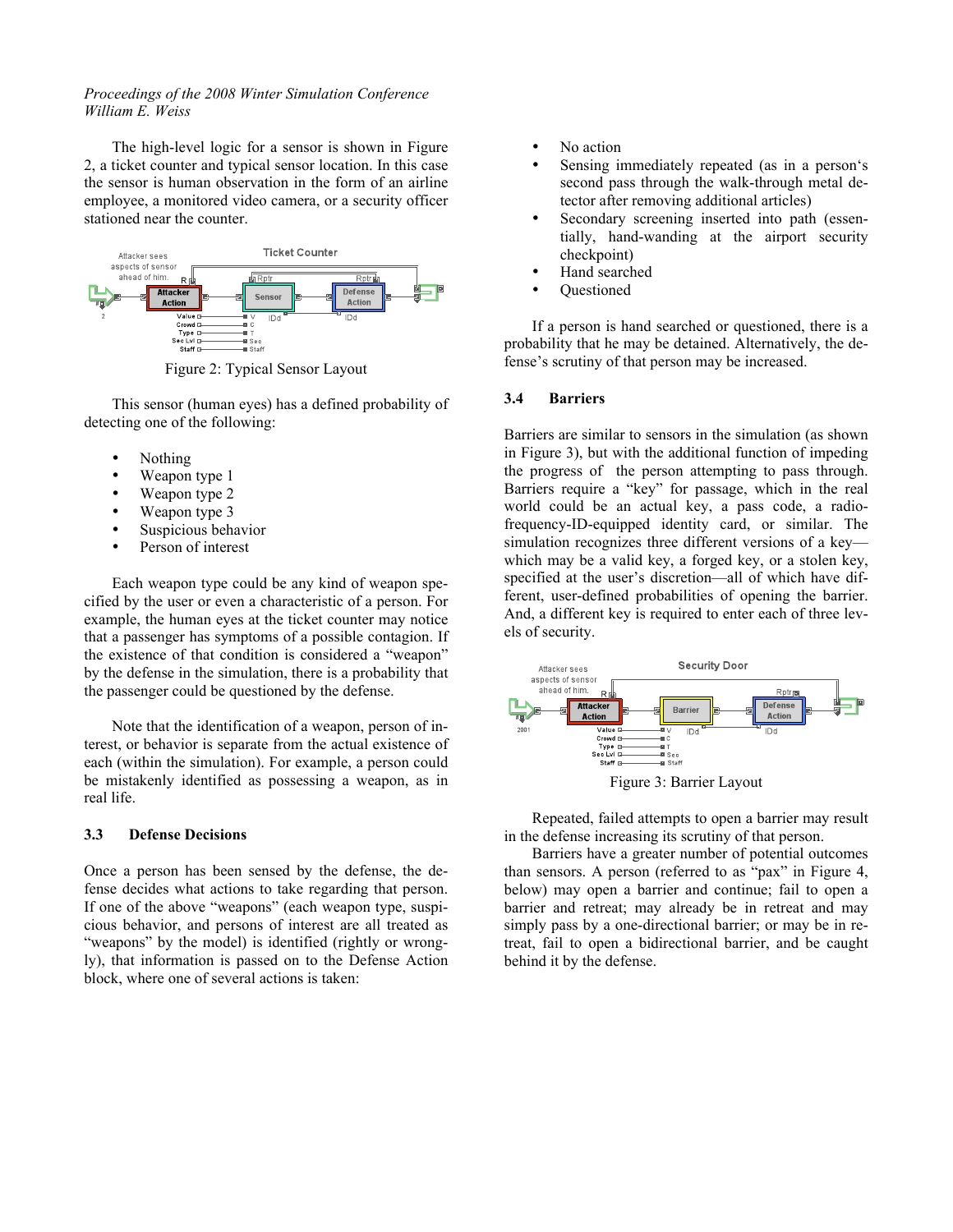#### *Weiss*



# **3.5 Defense Characteristics**

Two characteristics affect the defense's actions: scrutiny and staffing.

### **3.5.1 Scrutiny**

Scrutiny is the level of attention the defense pays to each person in the simulation. Essentially, it is the ability of the defense to track a person or item of interest and focus resources on him. Although scrutiny affects the defense's actions, it is associated with each simulated person.

Each item simulated within an ExtendSim simulation can carry attributes with it; these can be either numeric or text. Attributes such as "Has Weapon Type 1" describe the current state of a simulated person, while attributes such as "IDd Weapon Type 1" describe what the defense believes to be true about a simulated person.

Scrutiny is a similar attribute and can be one of three values:

- Ignore
- **Increased**
- **Intense**

A person enters the simulation with a scrutiny level of "Ignore." However, sensing results can increase the defense's scrutiny of a person. The presence of a higher level of scrutiny implies that more attention is being paid to a person and thus, in the simulation, increases the chances that the defense will identify a weapon, suspicious behavior, or a person of interest.

## **3.5.2 Staffing**

In the simulation, as in the real world, staffing affects the probability of identifying a weapon, suspicious behavior, or person of interest. It represents the degree of attention paid to the sensors. Staffing is specified for each sensor at one of the following levels:

- None
- Low
- Nominal
- Full
- Over (overstaffed)

If a sensor in the simulation is unstaffed, there is zero probability of sensing anything. (If one were modeling an unstaffed but fully automatic sensor, then one would specify a nominal staffing setting for that sensor.) Low staffing implies a reduced probability of sensing anything (versus nominal) and full staffing implies an increased probability of sensing anything. Finally, overstaffing implies that one hundred percent of weapons, suspicious behavior, and persons of interest will be identified. (The probabilities of all of these characteristics are specified in the model's built-in database and can be modified by the user.)

### **4 ATTACKER**

A primary concept in the simulation design is that of an intelligent attacker that can discern what lies ahead of him and will react accordingly.

#### **4.1 Attacker Agent**

The attacker agent is embodied in the Attacker Action block, the contents of which are shown in Figure 5. Although any of several different actions may take place in that block, the simulated attacker acts based on what he discerns:

- Monetary value of the environment
- Crowd size
- Type of sensor or barrier confronting the attacker
- Staffing level
- Security level beyond the sensor or barrier

# **4.2 Attacker Characteristics**

Each attacker has several characteristics, one of which is weapons. An attacker may have one of the weapons described in Section 3.2 above, or the defense, via one of its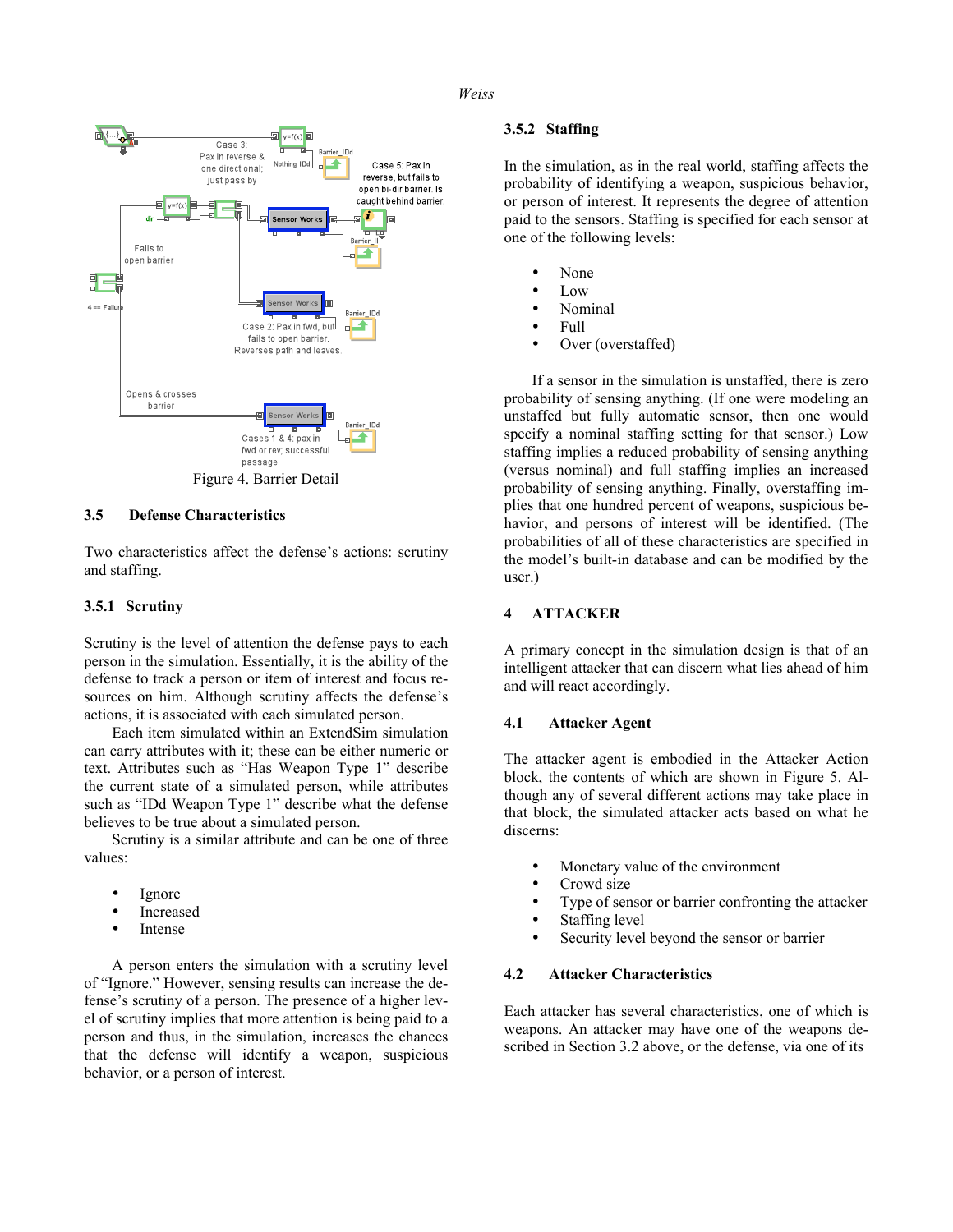



Figure 5: Attacker Agent Logic

sensors, may have identified the attacker as having one of these weapons.

Attackers also have a direction; this direction specifies whether the attacker is attempting to move forward along the path that he entered the simulation with, or if he is retreating by attempting to move backward along that path.

A final, important attacker attribute is scrutiny, described above.

### **4.3 Attacker Decisions**

Figure 5 illustrates (in blue) the decisions that an attacker must make when confronted with a sensor or barrier. (Note that, if a sensor exists in the simulation but cannot be discerned by the attacker, the Attacker Action block is omitted and the attacker makes no decisions.)

First, an attacker must decide whether to advance or retreat. He uses the type of sensor in front of him and its staffing level as factors in that decision.

If the attacker elects to retreat, he may drop his weapon to minimize his chances of detection. The security level of the surrounding area influences this decision. And if he drops his weapon, he may decide to hide it for a future attacker to retrieve, depending on his rules of engagement.

If the attacker decides to continue but has no weapon, he may pick up a weapon if one has been left and hidden by a previous attacker.

If the attacker decides not to retreat and has a weapon, he then decides whether or not to deploy his weapon on the spot. Factors in this decision include the value of the surrounding area and the crowd size. This decision on the attacker's part reflects his propensity for satisficing (Simon 2001).

If the attacker elects to continue, he advances to the next sensor or barrier in his path.

### **5 AGENT-BASED DECISION COMPLEXITY**

The agents in this simulation for the most part respond to routine events using base-level rules (North and Macal 2007). Learning is present within the simulation via the staffing and scrutiny parameters, and is present externally as model is incrementally used to improve the airport defenses.

Because the model is a work in progress, moresophisticated decision making will be added as development continues. An obvious area for more sophistication is will be to add rules that will change the existing baselevel rules as the modeled scenario develops—in essence, adding more-advanced coordination and learning. Some sample areas include the following:

- Coordination between attackers that would allow parts of weapons to be brought into the airport for later assembly.
- More-advanced learning that would alter attacker strategies based on defense actions taken in response to earlier attackers.
- Learning that would enable the defense to alter its defensive scheme in response to discerned attack patterns.

Obviously, there are other opportunities in the model for more-sophisticated decision making as well. The modular structure of the model and its data and internal communication mechanisms should support this level of sophistication.